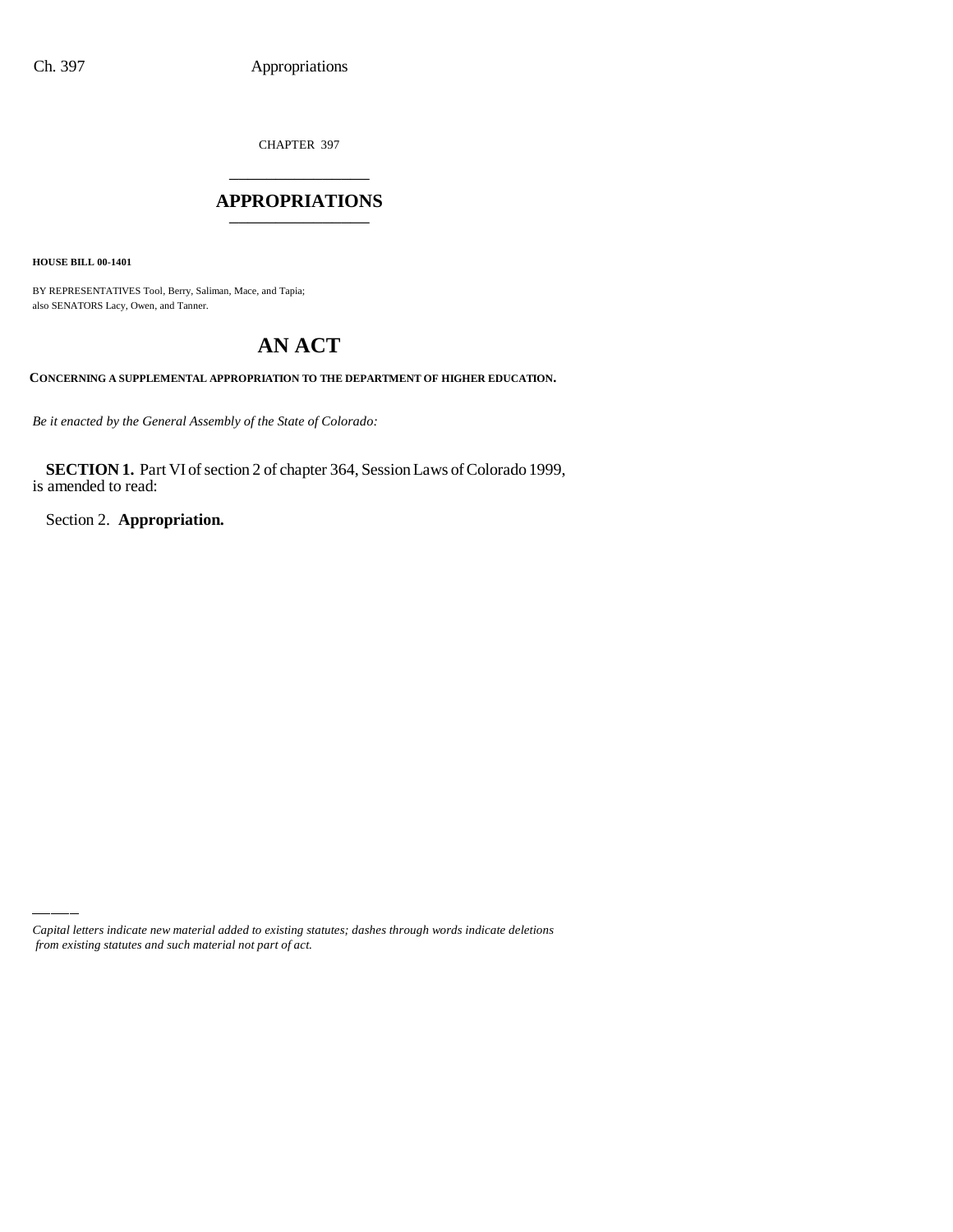|                                      |                 |              |                | <b>APPROPRIATION FROM</b> |                       |                 |                |  |
|--------------------------------------|-----------------|--------------|----------------|---------------------------|-----------------------|-----------------|----------------|--|
|                                      |                 |              |                | <b>GENERAL</b>            |                       | <b>CASH</b>     |                |  |
|                                      | ITEM &          |              | <b>GENERAL</b> | <b>FUND</b>               | CASH                  | <b>FUNDS</b>    | <b>FEDERAL</b> |  |
|                                      | <b>SUBTOTAL</b> | <b>TOTAL</b> | <b>FUND</b>    | <b>EXEMPT</b>             | <b>FUNDS</b>          | <b>EXEMPT</b>   | <b>FUNDS</b>   |  |
|                                      | \$<br>\$        |              | \$             | $\mathbb{S}$              | \$                    | \$              | \$             |  |
|                                      |                 |              | <b>PART VI</b> |                           |                       |                 |                |  |
| DEPARTMENT OF HIGHER EDUCATION       |                 |              |                |                           |                       |                 |                |  |
| (1) DEPARTMENT ADMINISTRATIVE OFFICE |                 |              |                |                           |                       |                 |                |  |
| Health, Life, and Dental             | 282,598         |              | 225,294        |                           | $30,682$ <sup>a</sup> | $26,622(T)^{b}$ |                |  |
| Short-term Disability                | 11,761          |              | 10,126         |                           | $788$ <sup>a</sup>    | $815(T)^{b}$    | 32             |  |
| Salary Survey, Anniversary           |                 |              |                |                           |                       |                 |                |  |
| Increases, and Shift                 |                 |              |                |                           |                       |                 |                |  |
| Differential                         | 335,189         |              | 297,385        |                           | $18,835^{\circ}$      | $1,814(T)^{b}$  | 17,155         |  |
| Workers' Compensation                | 23,478          |              | 22,843         |                           | $635^{\circ}$         |                 |                |  |
| Legal Services for 661 hours         | 34,947          |              | 34,947         |                           |                       |                 |                |  |
| Purchase of Services from            |                 |              |                |                           |                       |                 |                |  |
| <b>Computer Center</b>               | 2,125           |              | 2,125          |                           |                       |                 |                |  |
| Payment to Risk Management           |                 |              |                |                           |                       |                 |                |  |
| and Property Funds                   | 5,107           |              | 5,107          |                           |                       |                 |                |  |
|                                      |                 | 695,205      |                |                           |                       |                 |                |  |

a These amounts shall be from various sources of cash funds throughout the Department.

 $^{\rm b}$  These amounts shall be from Limited Gaming revenue received by the State Historical Society.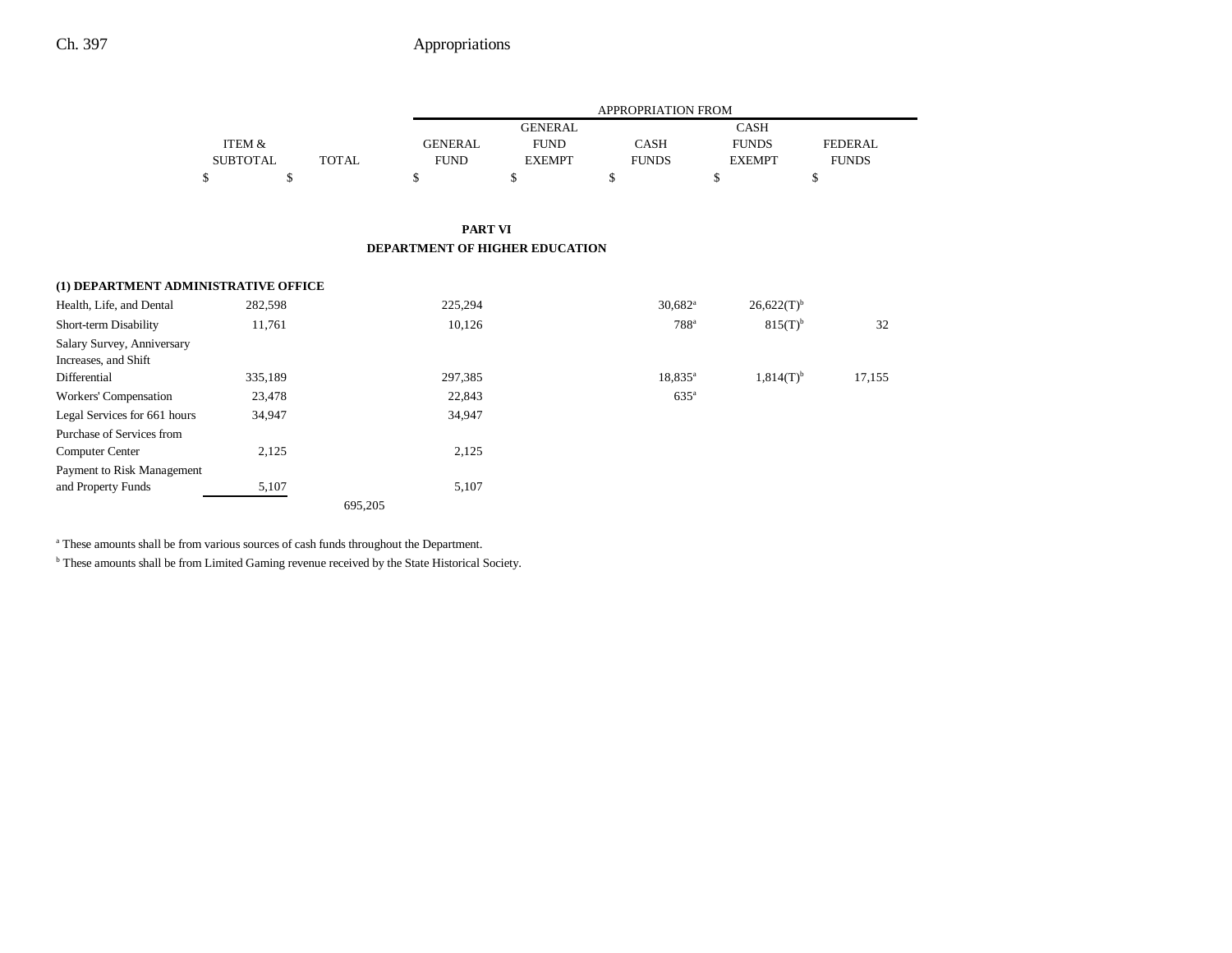|                                    | (2) COLORADO COMMISSION ON HIGHER EDUCATION <sup>65, 66</sup>                 |              |                        |                             |         |
|------------------------------------|-------------------------------------------------------------------------------|--------------|------------------------|-----------------------------|---------|
| $(A)$ Administration <sup>67</sup> | 1,982,552                                                                     | 1,982,552    |                        |                             |         |
|                                    |                                                                               | $(30.0$ FTE) |                        |                             |         |
| (B) Division of Private            |                                                                               |              |                        |                             |         |
| <b>Occupational Schools</b>        | 440,433                                                                       |              | 440,433 <sup>a</sup>   |                             |         |
|                                    |                                                                               |              | $(6.5$ FTE)            |                             |         |
|                                    |                                                                               |              |                        |                             |         |
|                                    | <sup>a</sup> This amount shall be from the Private Occupational Schools Fund. |              |                        |                             |         |
| (C) Special Purpose                |                                                                               |              |                        |                             |         |
| <b>Western Interstate</b>          |                                                                               |              |                        |                             |         |
| Commission for Higher              |                                                                               |              |                        |                             |         |
| Education (WICHE)                  | 85,000                                                                        | 85,000       |                        |                             |         |
| WICHE - Optometry                  | 297,600                                                                       | 297,600      |                        |                             |         |
| <b>Higher Education Programs</b>   |                                                                               |              |                        |                             |         |
| of Excellence                      | 4,046,444                                                                     | 502,244      | $139,107^{\circ}$      | $3,405,093(T)$ <sup>b</sup> |         |
| Colorado Children's Trust          |                                                                               |              |                        |                             |         |
| Fund                               | 493,000                                                                       |              | $216,000^{\circ}$      | $177,000$ <sup>d</sup>      | 100,000 |
|                                    | $(2.5$ FTE)                                                                   |              |                        |                             |         |
| Veterinary School Program          |                                                                               |              |                        |                             |         |
| Needs                              | 285,000                                                                       | 156,750      | $128,250^{\circ}$      |                             |         |
| Enrollment/Cash Fund               |                                                                               |              |                        |                             |         |
| Contingency <sup>68</sup>          | 5,000,000                                                                     |              | 5,000,000 <sup>f</sup> |                             |         |
|                                    | 10,207,044                                                                    |              |                        |                             |         |
|                                    |                                                                               |              |                        |                             |         |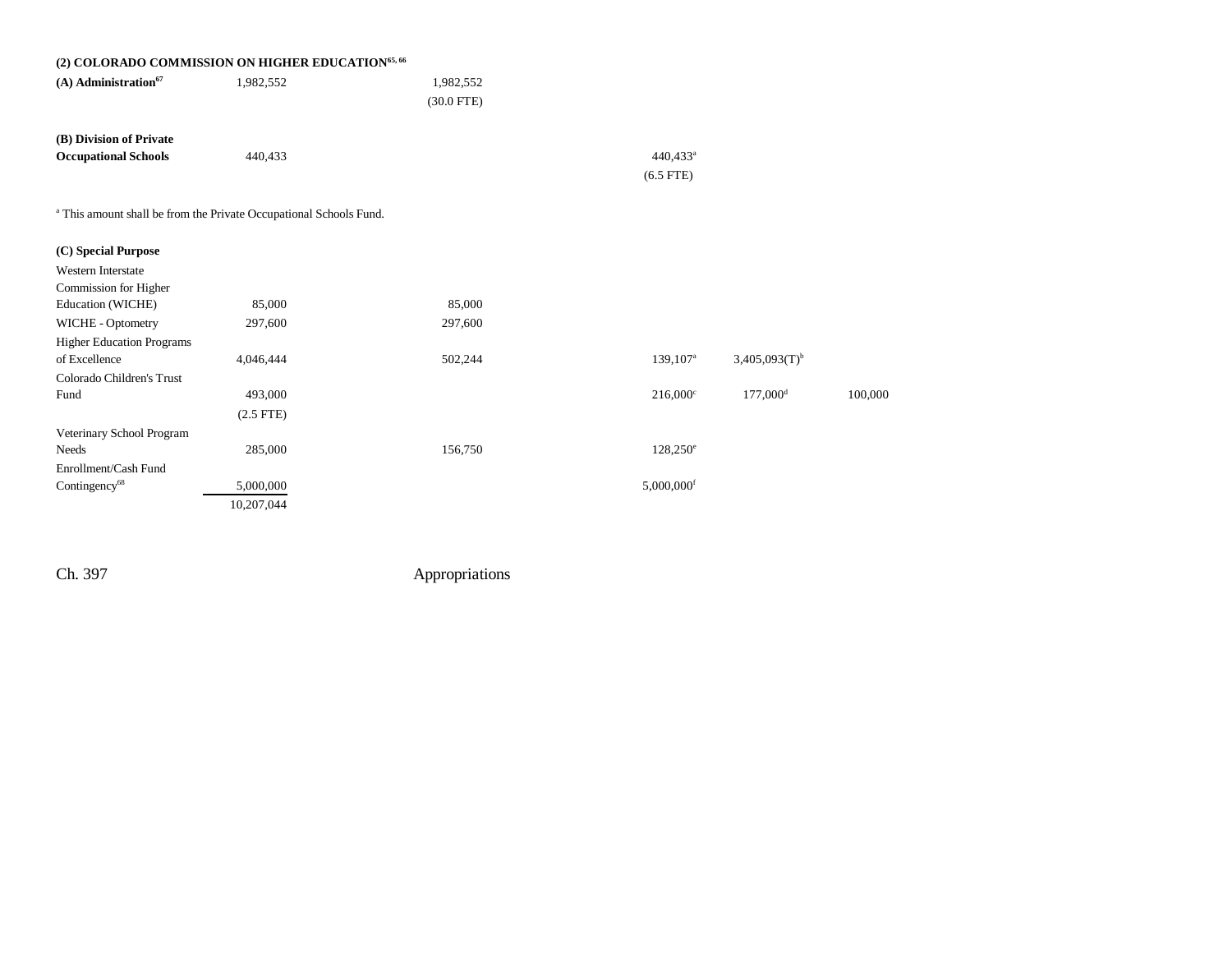|                 |              |                | APPROPRIATION FROM |              |               |              |  |  |  |
|-----------------|--------------|----------------|--------------------|--------------|---------------|--------------|--|--|--|
|                 |              |                | GENERAL            |              | <b>CASH</b>   |              |  |  |  |
| ITEM &          |              | <b>GENERAL</b> | <b>FUND</b>        | <b>CASH</b>  | <b>FUNDS</b>  | FEDERAL      |  |  |  |
| <b>SUBTOTAL</b> | <b>TOTAL</b> | <b>FUND</b>    | <b>EXEMPT</b>      | <b>FUNDS</b> | <b>EXEMPT</b> | <b>FUNDS</b> |  |  |  |
|                 |              |                |                    |              |               |              |  |  |  |

a This amount shall be from the Colorado Student Loan Program.

 $^{\rm b}$  This amount shall be from statewide and departmental indirect cost recoveries.

c This amount shall be from the Colorado Children's Trust Fund.

<sup>d</sup> This amount shall be from reserves in the Colorado Children's Trust Fund.

e This amount shall be from the Western Interstate Commission on Higher Education.

f This amount shall be from tuition and cash fund revenue from the Governing Boards, in addition to what is appropriated to the Governing Boards. This spending authority may be transferred to the Governing Boards.

#### **(D) Financial Aid**

| 37, 173, 152 | 37, 173, 152 |           |
|--------------|--------------|-----------|
| 1,250,000    | 1,250,000    |           |
| 13,826,078   | 13,826,078   |           |
| 14,248,944   | 14,248,944   |           |
| 3,376,350    | 2,076,350    | 1,300,000 |
|              |              |           |
|              |              |           |
| 50,747       | 50,747       |           |
|              |              |           |
| 4,148,002    | 4.148.002    |           |
|              |              |           |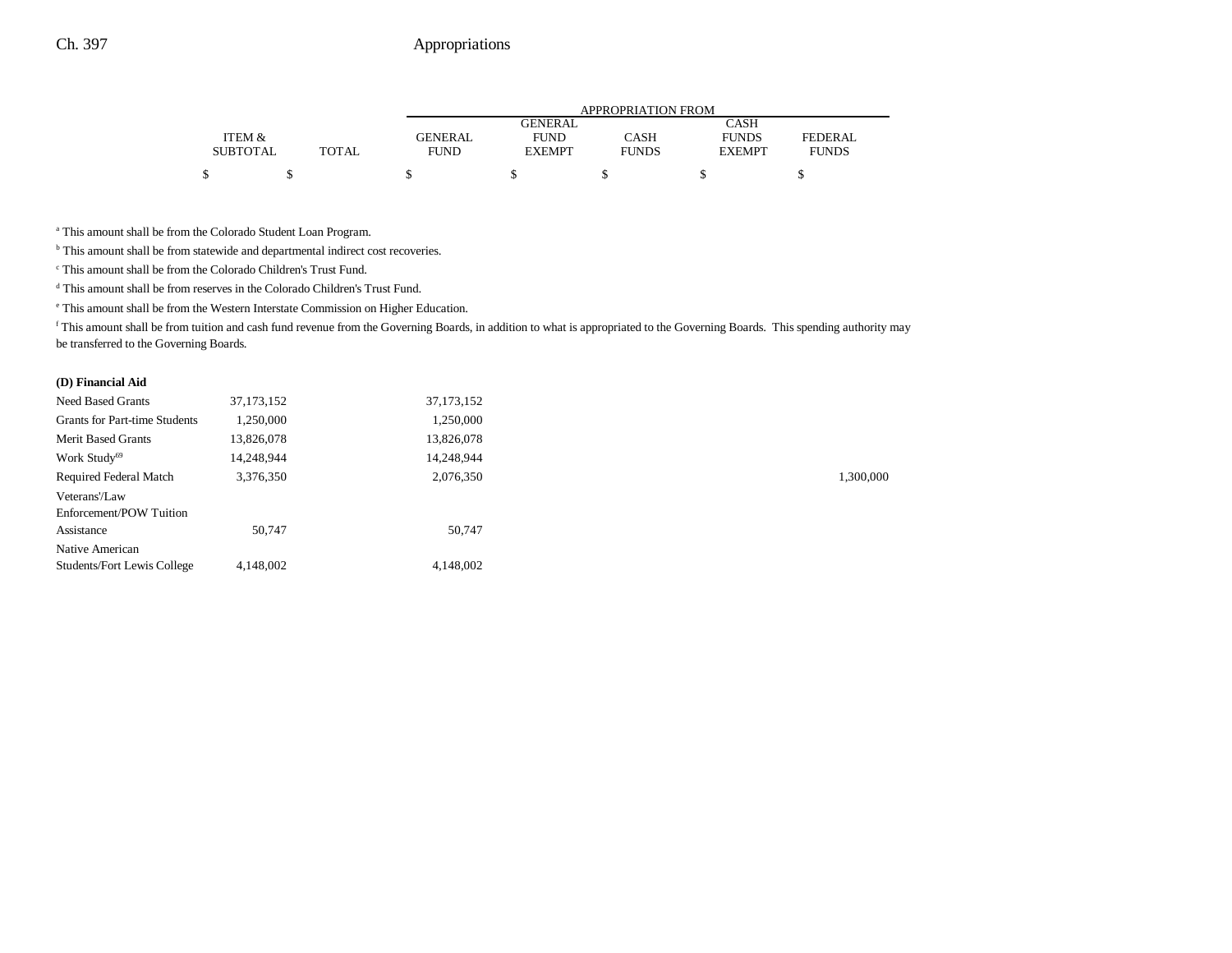| <b>Grant Program for Nurses</b>                                                                                                                                                                                                                                                   |                 |                          |                          |                        |  |
|-----------------------------------------------------------------------------------------------------------------------------------------------------------------------------------------------------------------------------------------------------------------------------------|-----------------|--------------------------|--------------------------|------------------------|--|
| Training                                                                                                                                                                                                                                                                          | 238,800         | 238,800                  |                          |                        |  |
|                                                                                                                                                                                                                                                                                   | 74,312,073      |                          |                          |                        |  |
|                                                                                                                                                                                                                                                                                   |                 | 86,942,102               |                          |                        |  |
| (3) TRUSTEES OF THE STATE COLLEGES IN COLORADO <sup>70, 71</sup>                                                                                                                                                                                                                  |                 |                          |                          |                        |  |
| Governing Board and General Campuses                                                                                                                                                                                                                                              |                 |                          |                          |                        |  |
| General Fund and Tuition                                                                                                                                                                                                                                                          |                 |                          |                          |                        |  |
| Allocation                                                                                                                                                                                                                                                                        | 125,989,904     | 72,866,472 <sup>a</sup>  | 53,123,432 <sup>b</sup>  |                        |  |
|                                                                                                                                                                                                                                                                                   | $(1,867.1$ FTE) |                          |                          |                        |  |
| Other Than Tuition Revenue                                                                                                                                                                                                                                                        | 1,860,919       |                          | 1,860,919 <sup>c</sup>   |                        |  |
| <b>Auxiliary Revenue</b>                                                                                                                                                                                                                                                          | 4,222,594       |                          | 4,222,594 <sup>d</sup>   |                        |  |
|                                                                                                                                                                                                                                                                                   |                 | 132,073,417              |                          |                        |  |
| <sup>a</sup> Of this amount, \$973,191 is one-time funding for technology projects.<br><sup>b</sup> This amount shall be from tuition revenue.<br><sup>c</sup> This amount shall be from other than tuition revenue.<br><sup>d</sup> This amount shall be from auxiliary revenue. |                 |                          |                          |                        |  |
| (4) STATE BOARD OF AGRICULTURE <sup>70, 71</sup>                                                                                                                                                                                                                                  |                 |                          |                          |                        |  |
| Governing Board and General Campuses                                                                                                                                                                                                                                              |                 |                          |                          |                        |  |
| General Fund and Tuition                                                                                                                                                                                                                                                          |                 |                          |                          |                        |  |
| Allocation                                                                                                                                                                                                                                                                        | 258,912,437     | 142,050,350 <sup>a</sup> | 116,862,087 <sup>b</sup> |                        |  |
|                                                                                                                                                                                                                                                                                   | $(3,987.9$ FTE) |                          |                          |                        |  |
| Other Than Tuition Revenue                                                                                                                                                                                                                                                        | 26,006,963      |                          | 25,506,963 <sup>c</sup>  | $500,000$ <sup>d</sup> |  |
|                                                                                                                                                                                                                                                                                   | 26,016,963      |                          |                          | $510,000$ <sup>d</sup> |  |
| <b>Auxiliary Revenue</b>                                                                                                                                                                                                                                                          | 24,801,299      |                          | 24,801,299 <sup>e</sup>  |                        |  |
| Ch. 397                                                                                                                                                                                                                                                                           |                 | Appropriations           |                          |                        |  |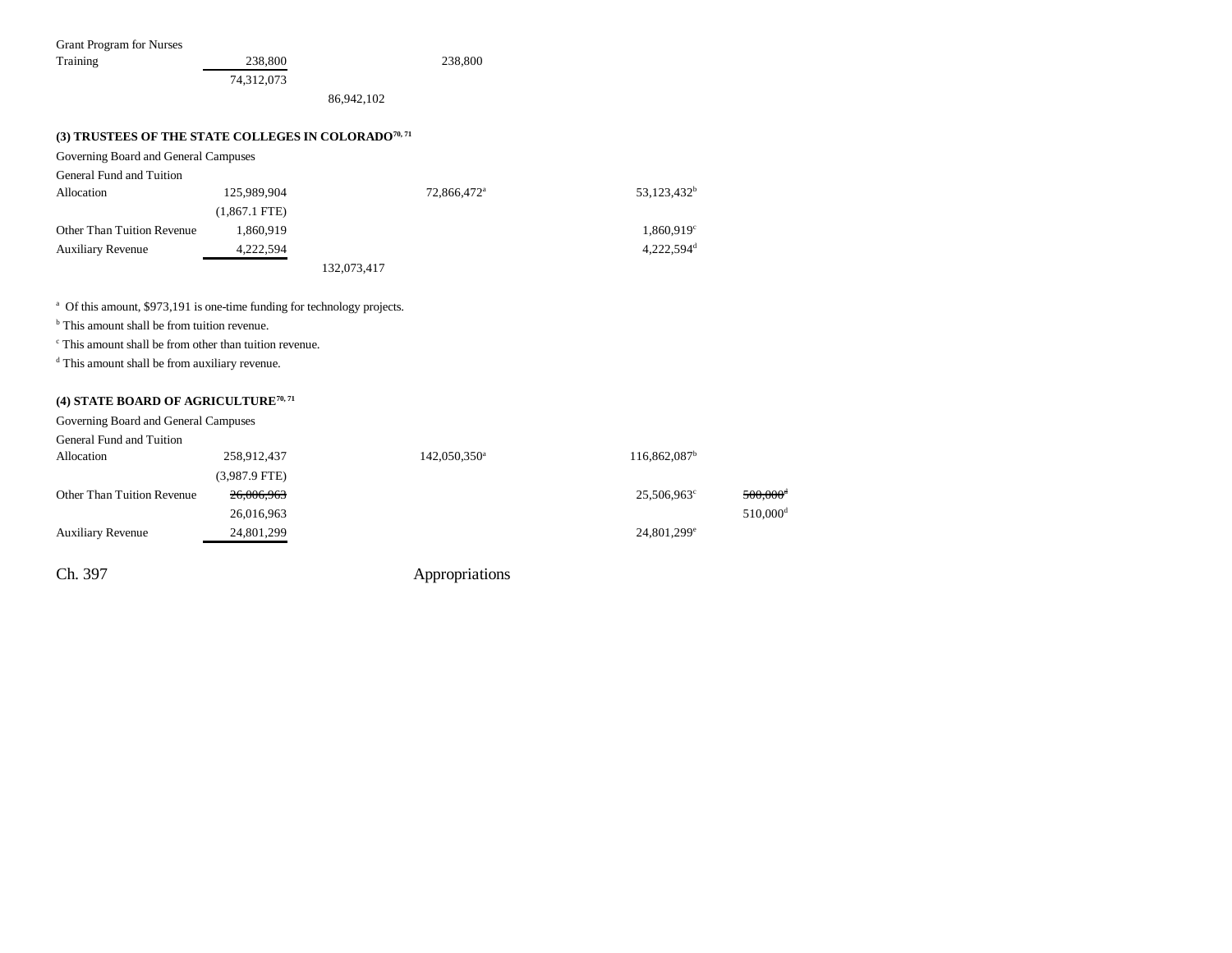|                 |              |                | APPROPRIATION FROM |              |               |                |  |  |  |
|-----------------|--------------|----------------|--------------------|--------------|---------------|----------------|--|--|--|
|                 |              |                | <b>GENERAL</b>     |              | <b>CASH</b>   |                |  |  |  |
| ITEM &          |              | <b>GENERAL</b> | <b>FUND</b>        | <b>CASH</b>  | <b>FUNDS</b>  | <b>FEDERAL</b> |  |  |  |
| <b>SUBTOTAL</b> | <b>TOTAL</b> | <b>FUND</b>    | <b>EXEMPT</b>      | <b>FUNDS</b> | <b>EXEMPT</b> | <b>FUNDS</b>   |  |  |  |
|                 |              |                |                    |              |               |                |  |  |  |
|                 |              |                |                    |              |               |                |  |  |  |

309,720,699

309,730,699

<sup>a</sup> Of this amount, \$1,426,641 is one-time funding for technology projects.

<sup>b</sup> This amount shall be from tuition revenue.

c This amount shall be from other than tuition revenues.

d Of this amount, \$300,000 shall be from the Water Research Fund. For purposes of complying with the limitation on state fiscal year spending imposed by Article X, Section 20 of the State Constitution, these moneys are include for informational purposes as they are continuously appropriated by a permanent statute or constitutional provision. Also, \$200,000(T) \$210,000(T) shall be from the Local Government Mineral Impact Fund pursuant to Section 34-63-102, C.R.S. This amount represents a 2000 calendar year grant; any unexpended balance on June 30, 2000 is intended to roll forward and remain available for expenditure in FY 2000-01.

e This amount shall be from auxiliary revenue.

### **(5) REGENTS OF THE UNIVERSITY OF COLORADO70, 71**

#### **(A) Board of Regents and General Campuses**

| General Fund and Tuition   |                         |                          |                            |                |
|----------------------------|-------------------------|--------------------------|----------------------------|----------------|
| Allocation                 | 453,383,372             | 199,078,096 <sup>a</sup> | 254, 305, 276 <sup>b</sup> |                |
|                            | $(5.919.0 \text{ FTE})$ |                          |                            |                |
| Other Than Tuition Revenue | 29,160,391              |                          | 28,875,391°                | $285,000(T)^d$ |
| <b>Auxiliary Revenue</b>   | 18.785.725              |                          | $18,785,725^{\circ}$       |                |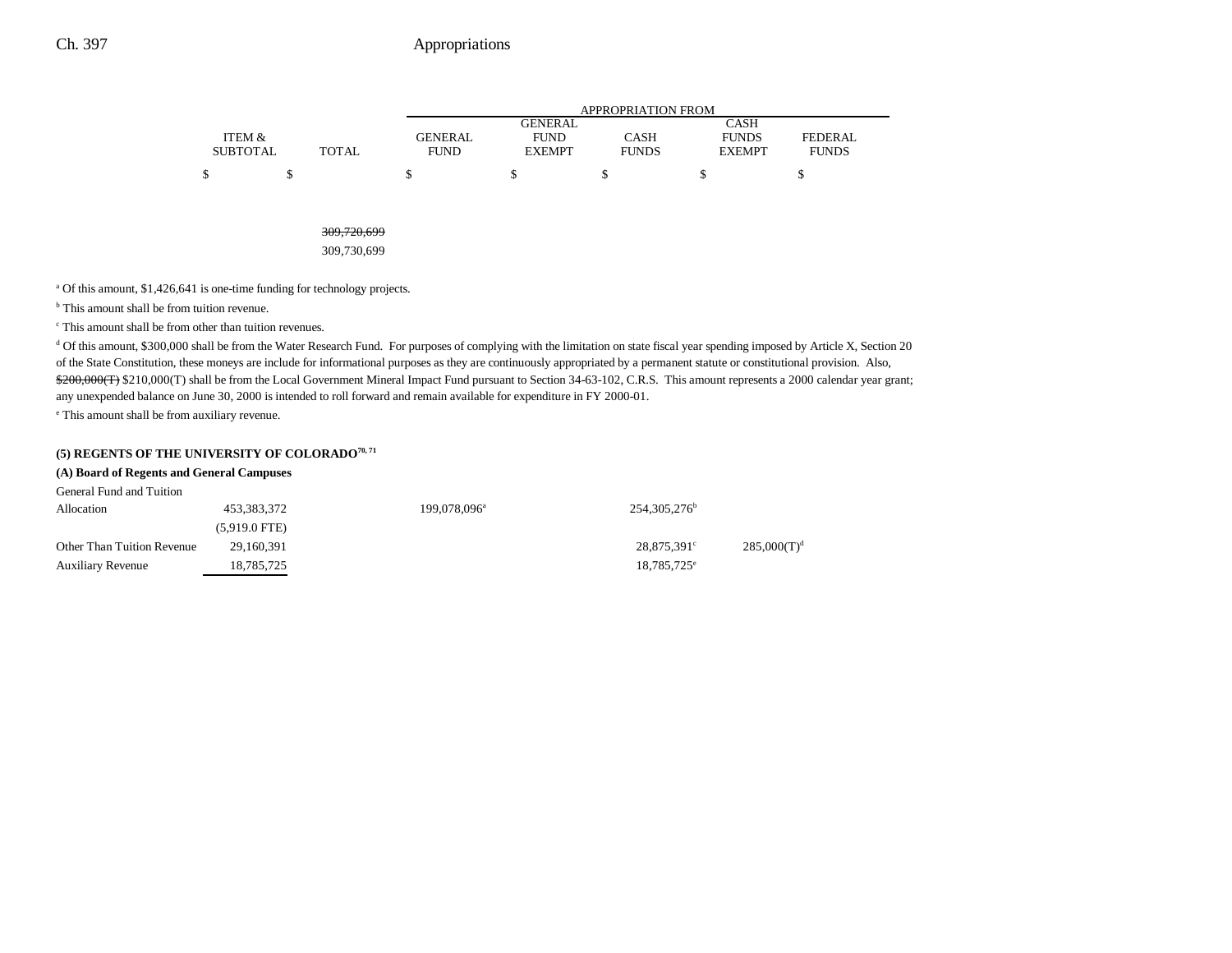#### 501,329,488

<sup>a</sup> Of this amount, \$1,993,597 is one-time funding for technology projects.

<sup>b</sup> This amount shall be from tuition revenue.

c This amount shall be from other than tuition revenue.

<sup>d</sup> This amount shall be from the Local Government Mineral Impact Fund pursuant to Section 34-63-102, C.R.S. This amount represents a 2000 calendar year grant; any

unexpended balance on June 30, 2000 is intended to roll forward and remain available for expenditure in FY 2000-01.

e This amount shall be from auxiliary revenue.

### **(B) Health Sciences Center**

| Advisory Commission on Family Medicine |             |         |                    |
|----------------------------------------|-------------|---------|--------------------|
| <b>Residency Training</b>              |             |         |                    |
| Programs <sup>72</sup>                 | 2,284,468   |         |                    |
| <b>Commission Expenses</b>             | 95.409      |         |                    |
|                                        | $(1.0$ FTE) |         |                    |
|                                        | 2,379,877   | 324,466 | $2,055,411(T)^{a}$ |

<sup>a</sup> This amount shall be from Medicaid funds appropriated in the Department of Health Care Policy and Financing.

503,709,365

### **(6) TRUSTEES OF THE COLORADO SCHOOL OF MINES70, 71**

| General Campus             |               |                         |                         |
|----------------------------|---------------|-------------------------|-------------------------|
| General Fund and Tuition   |               |                         |                         |
| Allocation                 | 43.034.916    | 18.624.568 <sup>a</sup> | 24.410.348 <sup>b</sup> |
|                            | $(591.1$ FTE) |                         |                         |
| Other Than Tuition Revenue | 415.921       |                         | $415.921^{\circ}$       |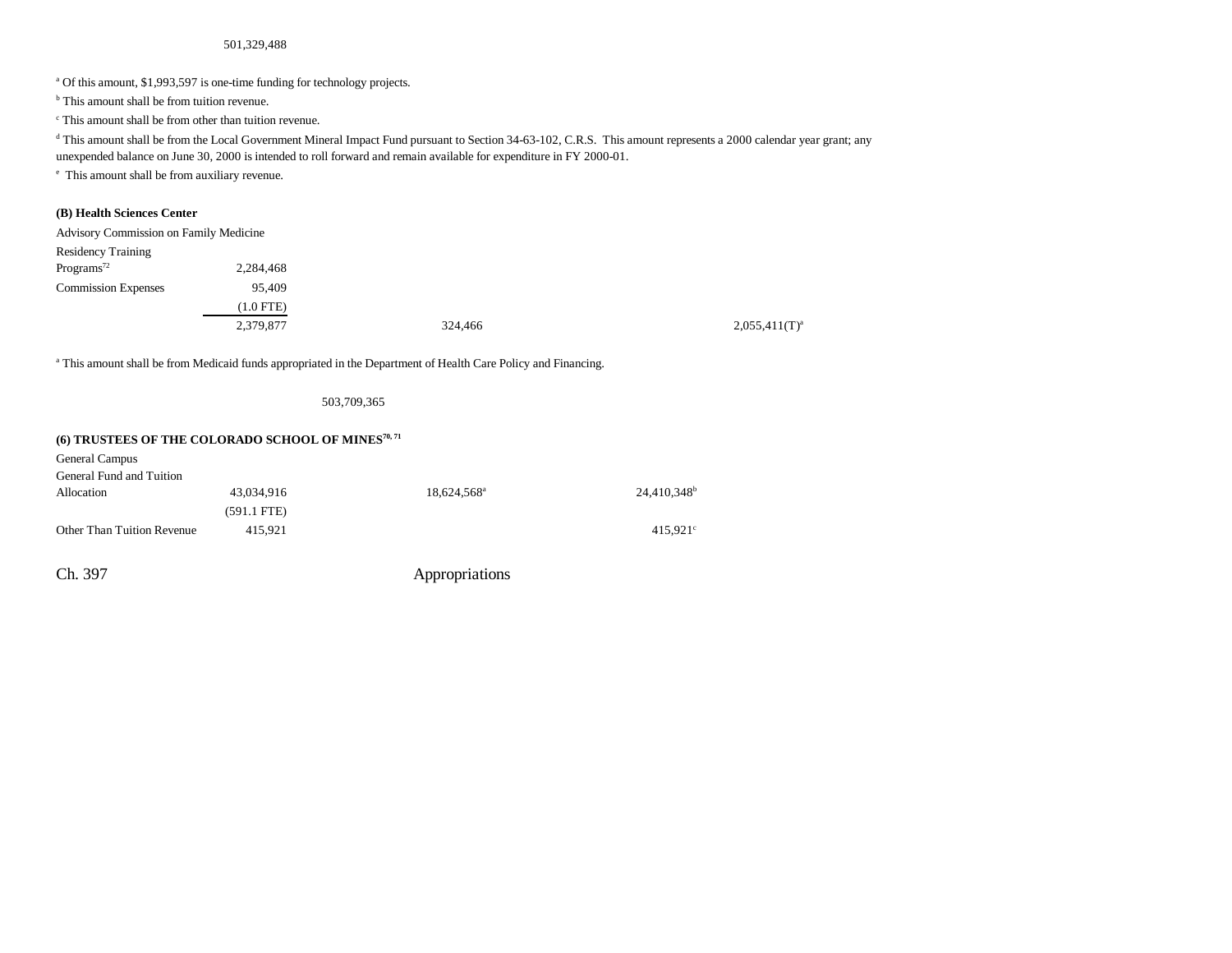|                                                                                     |                           |              |                               |                              | APPROPRIATION FROM          |                               |                                |
|-------------------------------------------------------------------------------------|---------------------------|--------------|-------------------------------|------------------------------|-----------------------------|-------------------------------|--------------------------------|
|                                                                                     |                           |              |                               | <b>GENERAL</b>               |                             | CASH                          |                                |
|                                                                                     | ITEM &<br><b>SUBTOTAL</b> | <b>TOTAL</b> | <b>GENERAL</b><br><b>FUND</b> | <b>FUND</b><br><b>EXEMPT</b> | <b>CASH</b><br><b>FUNDS</b> | <b>FUNDS</b><br><b>EXEMPT</b> | <b>FEDERAL</b><br><b>FUNDS</b> |
|                                                                                     |                           |              |                               |                              |                             |                               |                                |
|                                                                                     | \$                        | \$           | \$                            | \$                           | \$                          | \$                            | \$                             |
|                                                                                     |                           |              |                               |                              |                             |                               |                                |
| <b>Auxiliary Revenue</b>                                                            | 418,091                   |              |                               |                              | $418,091$ <sup>d</sup>      |                               |                                |
|                                                                                     |                           | 43,868,928   |                               |                              |                             |                               |                                |
|                                                                                     |                           |              |                               |                              |                             |                               |                                |
| <sup>a</sup> Of this amount, \$295,812 is one-time funding for technology projects. |                           |              |                               |                              |                             |                               |                                |
| <sup>b</sup> This amount shall be from tuition revenue.                             |                           |              |                               |                              |                             |                               |                                |
| <sup>c</sup> This amount shall be from other than tuition revenue.                  |                           |              |                               |                              |                             |                               |                                |
| <sup>d</sup> This amount shall be from auxiliary revenue.                           |                           |              |                               |                              |                             |                               |                                |
|                                                                                     |                           |              |                               |                              |                             |                               |                                |
| (7) UNIVERSITY OF NORTHERN COLORADO <sup>70,71</sup>                                |                           |              |                               |                              |                             |                               |                                |
| General Campus                                                                      |                           |              |                               |                              |                             |                               |                                |
| General Fund and Tuition                                                            |                           |              |                               |                              |                             |                               |                                |
| Allocation                                                                          | 70,366,985                |              | 39,454,391 <sup>a</sup>       |                              | 30,912,594 <sup>b</sup>     |                               |                                |
|                                                                                     | $(1,082.2$ FTE)           |              |                               |                              |                             |                               |                                |
| Other Than Tuition Revenue                                                          | 3,039,198                 |              |                               |                              | $3,039,198^{\circ}$         |                               |                                |
| <b>Auxiliary Revenue</b>                                                            | 1,224,739                 |              |                               |                              | $1,224,739$ <sup>d</sup>    |                               |                                |
|                                                                                     |                           | 74,630,922   |                               |                              |                             |                               |                                |

<sup>a</sup> Of this amount, \$480,004 is one-time funding for technology projects.

<sup>b</sup> This amount shall be from tuition revenue.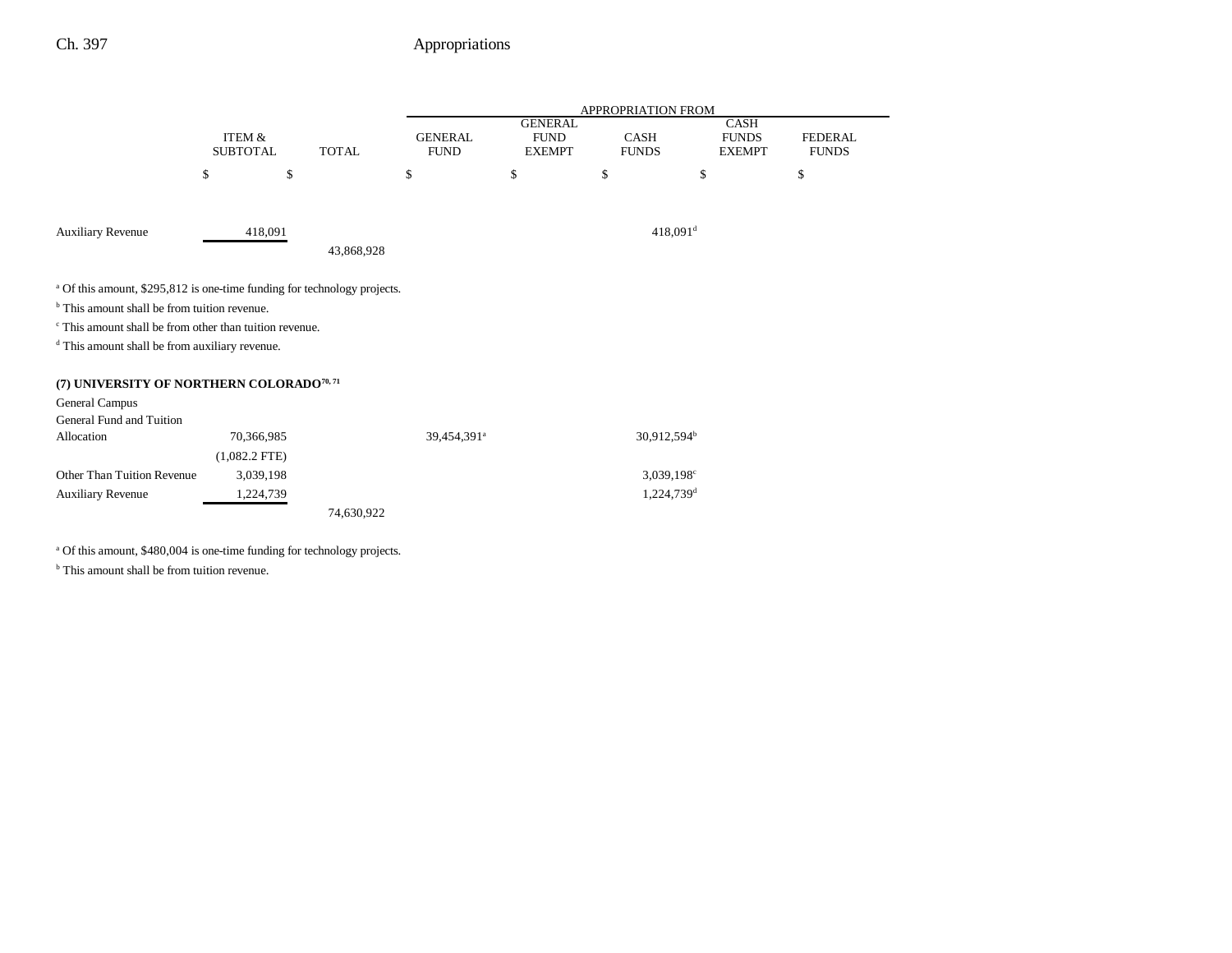c This amount shall be from other than tuition revenue.

d This amount shall be from auxiliary revenue.

## **(8) STATE BOARD FOR COMMUNITY COLLEGES AND OCCUPATIONAL EDUCATION STATE SYSTEM COMMUNITY COLLEGES70, 71, 73**

Governing Board and General Campuses General Fund and Tuition Allocation 195,249,684 120,091,018<sup>a</sup> 75,158,666<sup>b</sup> (3,775.2 FTE) Other Than Tuition Revenue  $11,034,605$   $7,840,805$   $7,840,805$   $3,193,800(L)<sup>d</sup>$ Auxiliary Revenue 934,561 934,561 934,561 934,561 934,561 934,561 934,561 934,561 934,561 934,561 934,561 934,561 934,561 934,561 934,561 934,561 934,561 934,561 934,561 934,561 934,561 934,561 934,561 934,561 934,561 934, 207,218,850

<sup>a</sup> Of this amount, \$1,715,129 is one-time funding for technology projects.

<sup>b</sup> This amount shall be from tuition revenue.

c This amount shall be from other than tuition revenue.

d This amount shall be from local property tax collections.

e This amount shall be from auxiliary revenue.

## **(9) LOCAL DISTRICT JUNIOR COLLEGE GRANTS PURSUANT TOSECTION 23-71-301, C.R.S.** 13,698,698 13,698,698<sup>a</sup>

<sup>a</sup> Of this amount, \$115,627 is one-time funding for technology projects.

| (10) DIVISION OF OCCUPATIONAL EDUCATION |         |         |  |  |  |  |
|-----------------------------------------|---------|---------|--|--|--|--|
| (A) Administrative Costs                | 604.909 | 604.909 |  |  |  |  |
|                                         |         |         |  |  |  |  |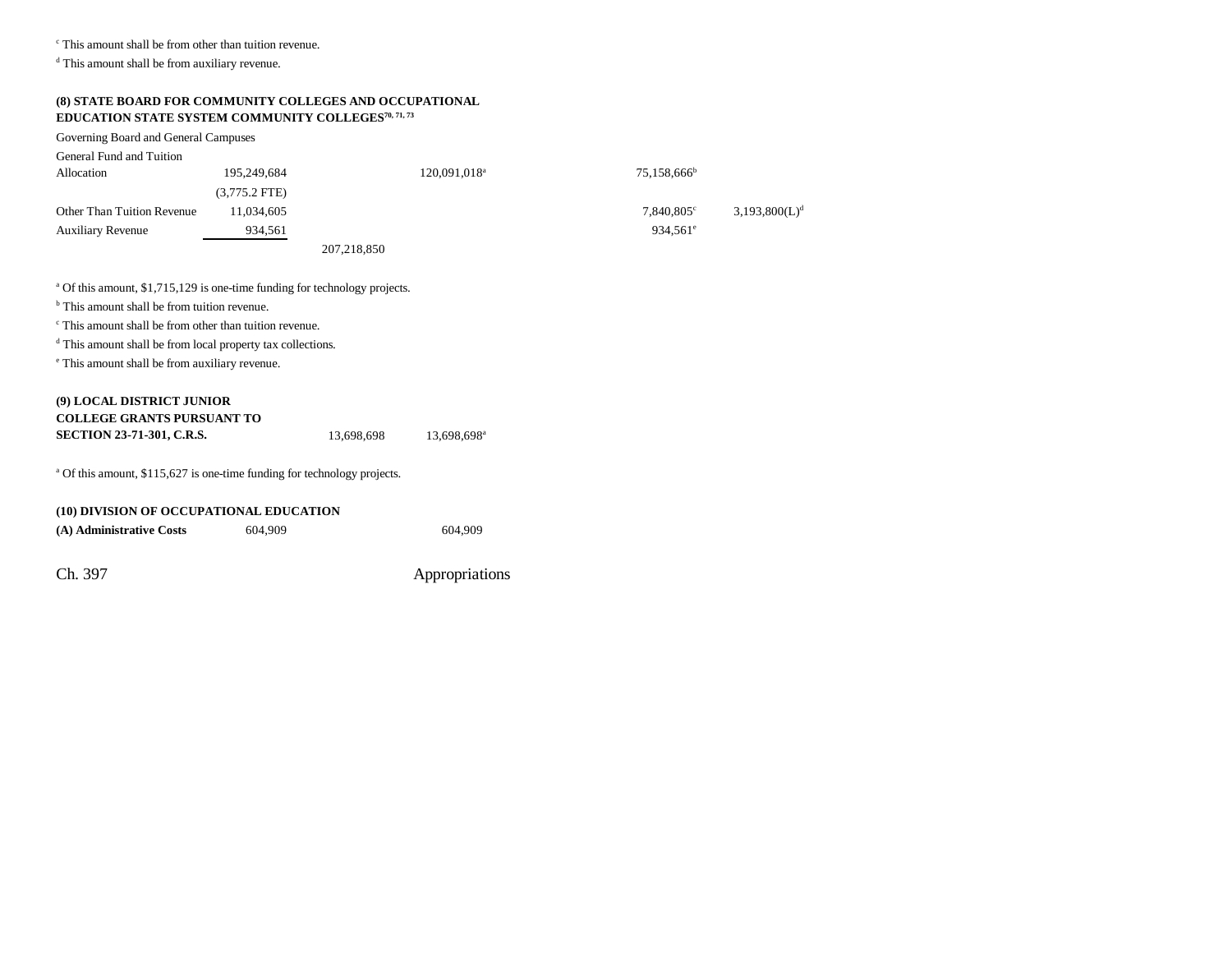|                                   |                    |              |                |                | APPROPRIATION FROM |                  |                |
|-----------------------------------|--------------------|--------------|----------------|----------------|--------------------|------------------|----------------|
|                                   |                    |              |                | <b>GENERAL</b> |                    | CASH             |                |
|                                   | <b>ITEM &amp;</b>  |              | <b>GENERAL</b> | <b>FUND</b>    | CASH               | <b>FUNDS</b>     | <b>FEDERAL</b> |
|                                   | <b>SUBTOTAL</b>    | <b>TOTAL</b> | <b>FUND</b>    | <b>EXEMPT</b>  | <b>FUNDS</b>       | <b>EXEMPT</b>    | <b>FUNDS</b>   |
|                                   | $\mathbb{S}$<br>\$ |              | \$             | \$             | \$                 | \$               | $\mathbb{S}$   |
|                                   |                    |              |                |                |                    |                  |                |
|                                   |                    |              | $(9.0$ FTE)    |                |                    |                  |                |
|                                   |                    |              |                |                |                    |                  |                |
| (B) Colorado Vocational           |                    |              |                |                |                    |                  |                |
| <b>Act Distributions pursuant</b> |                    |              |                |                |                    |                  |                |
| to Section 23-8-102, C.R.S.       | 17,291,400         |              | 17,291,400     |                |                    |                  |                |
|                                   |                    |              |                |                |                    |                  |                |
| (C) Area Vocational School        |                    |              |                |                |                    |                  |                |
| Support                           | 10,578,544         |              | 10,578,544     |                |                    |                  |                |
|                                   |                    |              |                |                |                    |                  |                |
| (D) Sponsored Programs            |                    |              |                |                |                    |                  |                |
| (1) Administration                | 1,774,709          |              |                |                |                    |                  |                |
|                                   | $(28.5$ FTE)       |              |                |                |                    |                  |                |
| (2) Programs                      | 13,019,517         |              |                |                |                    |                  |                |
|                                   | 14,794,226         |              |                |                |                    |                  | 14,794,226     |
|                                   |                    |              |                |                |                    |                  |                |
| (E) Colorado First                |                    |              |                |                |                    |                  |                |
| <b>Customized Job Training</b> 74 | 3,133,400          |              |                |                |                    | $3,133,400(T)^a$ |                |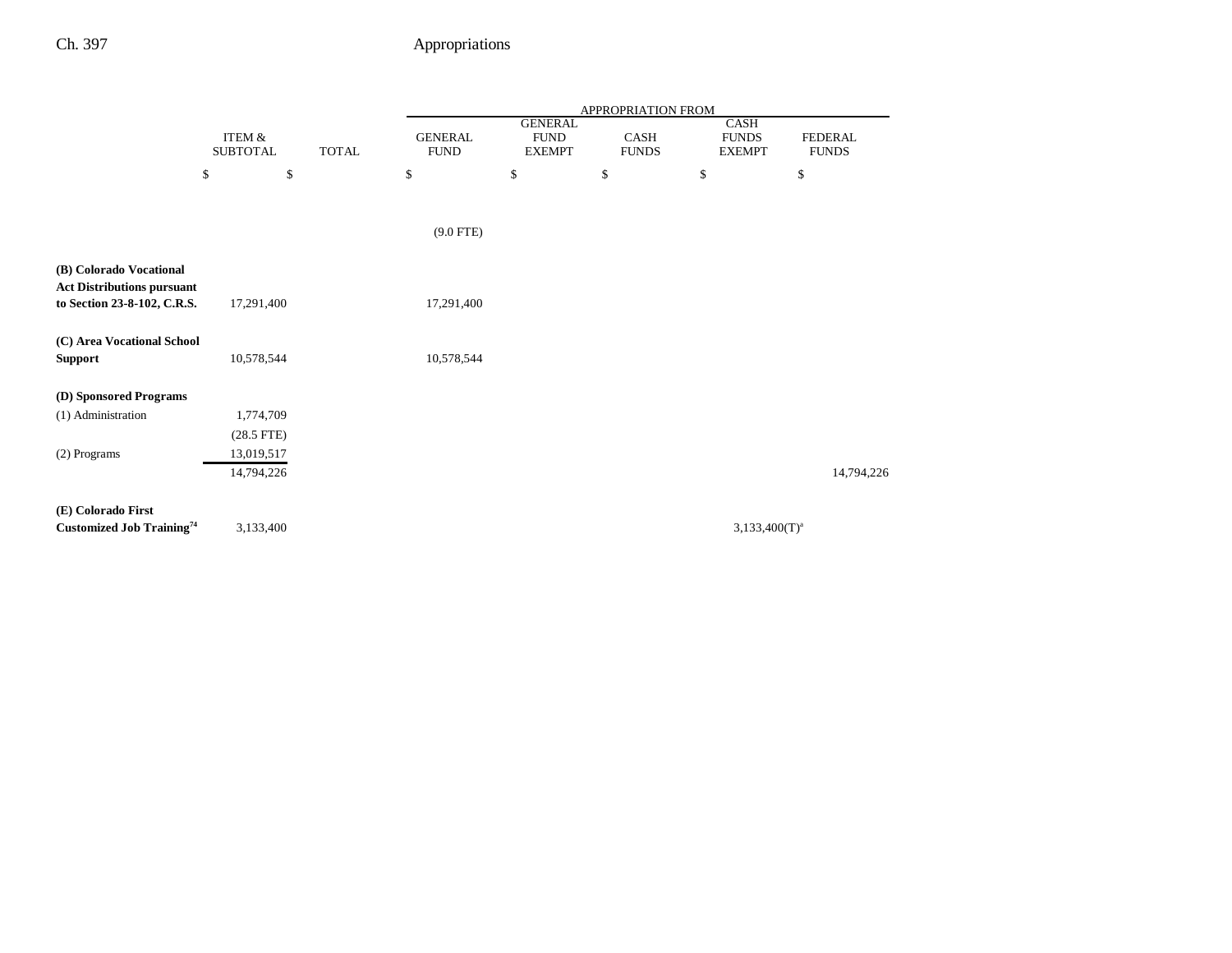| (F) Existing Industry<br>Training <sup>74</sup> | 1,125,220 | $1,125,220(T)^a$                         |
|-------------------------------------------------|-----------|------------------------------------------|
| (G) Job Training<br>Partnership Act             | 752,058   | $752,058(T)$ <sup>b</sup><br>$(2.0$ FTE) |

48,279,757

a These amounts represent transfers from the Department of Local Affairs, Economic Development section. Any amounts included in state fiscal year spending are accounted for in the Department of Local Affairs' appropriation.

<sup>b</sup> This amount shall be from federal Job Training Partnership Act funds, appropriated in the Department of Labor and Employment.

|  |  | (11) AURARIA HIGHER EDUCATION CENTER <sup>71</sup> |  |
|--|--|----------------------------------------------------|--|
|--|--|----------------------------------------------------|--|

| Administration           | 15,077,208  |              | $15,077,208(T)^{a}$ |
|--------------------------|-------------|--------------|---------------------|
|                          | (192.8 FTE) |              |                     |
| <b>Auxiliary Revenue</b> | 50,000      |              | 50,000 <sup>b</sup> |
|                          |             | 15, 127, 208 |                     |

<sup>a</sup> This amount shall be from the appropriations for the State Board of Community Colleges and Occupational Education, the Trustees of the State Colleges, and the Regents of the University of Colorado.

 $<sup>b</sup>$  This amount shall be from auxiliary revenue.</sup>

## **(12) COUNCIL ON THE ARTS**

| <b>Personal Services</b>  | 429.992 | 336.520     | 93,472 <sup>a</sup> |
|---------------------------|---------|-------------|---------------------|
|                           |         | $(6.0$ FTE) | $(2.0$ FTE $)$      |
| <b>Operating Expenses</b> | 91.002  | 76.835      | $14.167^{\rm a}$    |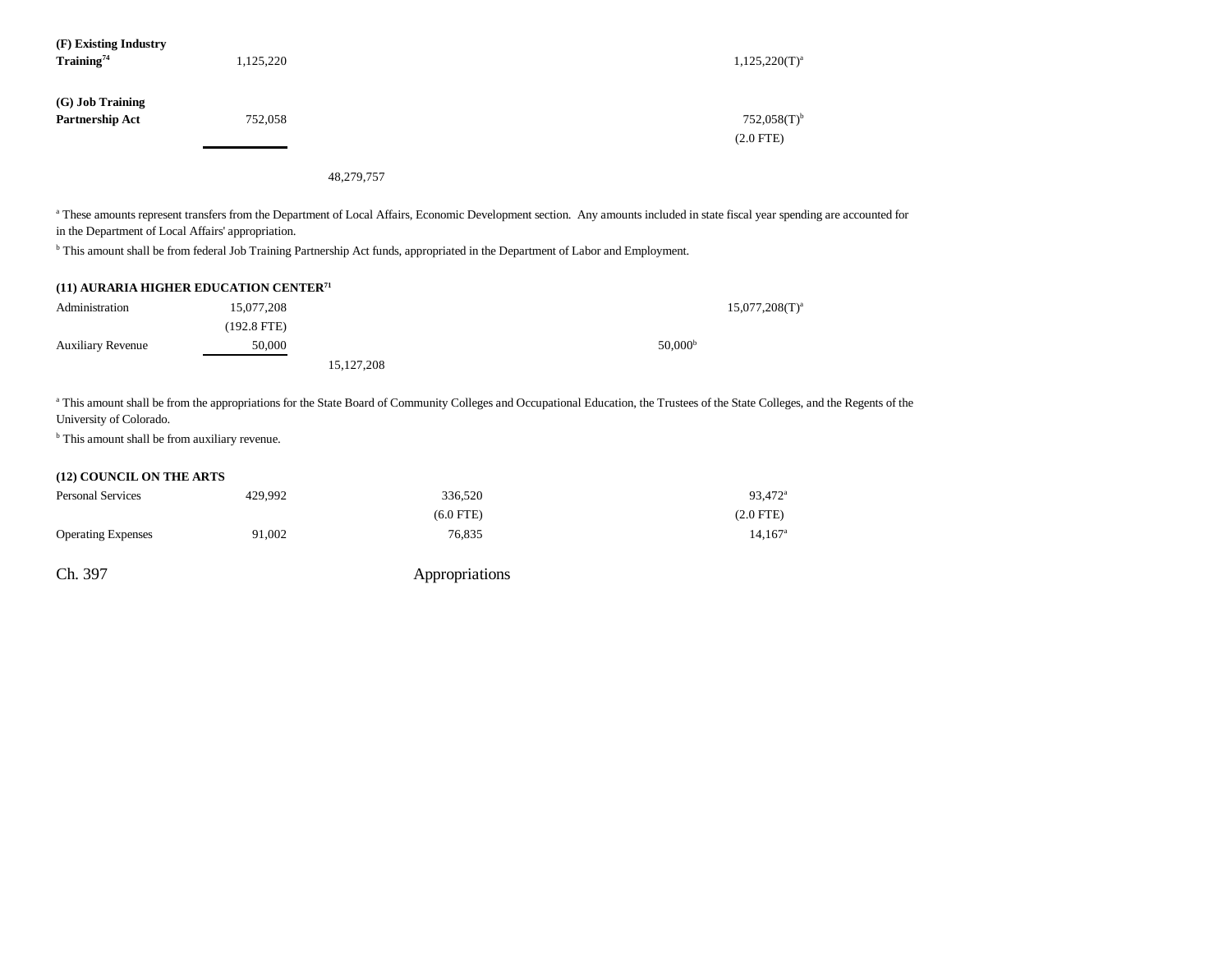|                                                                |                           |         |              | <b>APPROPRIATION FROM</b>     |                                                |                             |                                              |                     |              |
|----------------------------------------------------------------|---------------------------|---------|--------------|-------------------------------|------------------------------------------------|-----------------------------|----------------------------------------------|---------------------|--------------|
|                                                                | ITEM &<br><b>SUBTOTAL</b> |         | <b>TOTAL</b> | <b>GENERAL</b><br><b>FUND</b> | <b>GENERAL</b><br><b>FUND</b><br><b>EXEMPT</b> | <b>CASH</b><br><b>FUNDS</b> | <b>CASH</b><br><b>FUNDS</b><br><b>EXEMPT</b> | <b>FEDERAL</b>      | <b>FUNDS</b> |
|                                                                | ¢<br>Φ                    | \$      |              | \$                            | \$                                             | \$                          | \$                                           | Ф                   |              |
| Programs/Scientific and<br><b>Cultural Facilities District</b> |                           | 979,789 |              | 724,914                       |                                                |                             |                                              | 14,000 <sup>b</sup> | 240,875      |
| Programs/Greater Colorado                                      |                           | 979,789 | 2,480,572    | 724,914                       |                                                |                             |                                              | 14,000 <sup>b</sup> | 240,875      |

<sup>a</sup> These amounts shall be from the Art in Public Places Fund originating from capital construction appropriations.

**b** These amounts shall be from gifts, grants, and donations.

#### **(13) STATE HISTORICAL SOCIETY (A) Administration**

| 3,594,322    | 2,364,549 | 575,810 <sup>a</sup>  | 152,247 <sup>b</sup> | 501,716 |
|--------------|-----------|-----------------------|----------------------|---------|
| $(78.1$ FTE) |           |                       |                      |         |
| 52,463       | 28,846    | $23,617$ <sup>a</sup> |                      |         |
|              |           |                       |                      |         |
| 10,000       | 10,000    |                       |                      |         |
| 100,000      | 100,000   |                       |                      |         |
|              |           |                       |                      |         |
| 59,082       |           |                       |                      | 59,082  |
| 3,715,867    |           |                       |                      |         |
|              |           |                       |                      |         |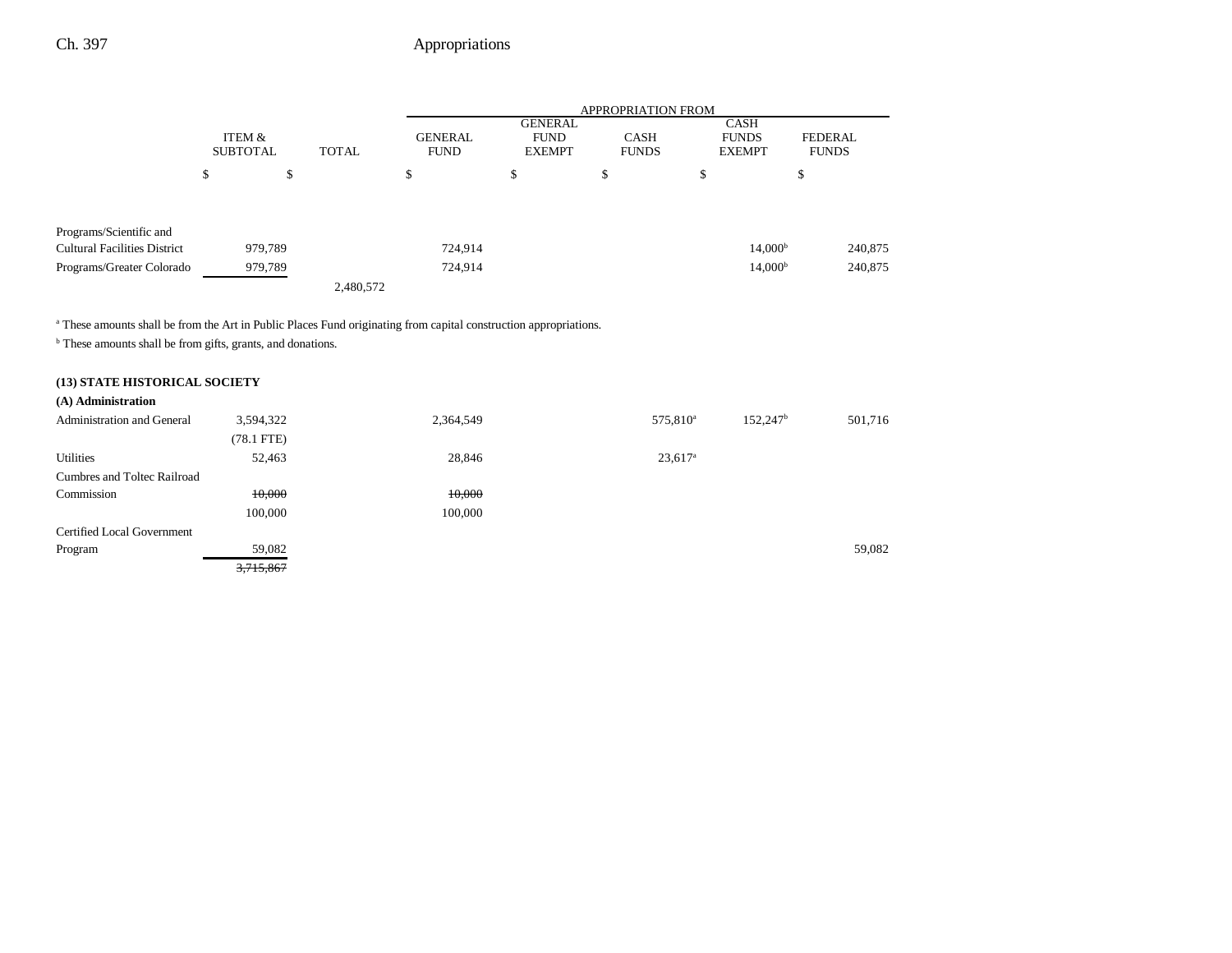#### 3,805,867

<sup>a</sup> These amounts shall be from museum admission fees, user charges, and other sources of cash funds.

b Of this amount, \$90,943(T) shall be from indirect cost recoveries within the agency and \$61,304 shall be from various sources of cash funds exempt.

### **(B) Sponsored Programs**

| Program Costs | 330,000  | $85,000(T)^a$ | 185,000 <sup>b</sup> | 60,000 |
|---------------|----------|---------------|----------------------|--------|
|               | 2.5 FTE) |               |                      |        |

a This amount shall be from a contract with Correctional Industries for the Ordway Conservation Center.

<sup>b</sup> This amount shall be from donations and gifts.

### **(C) Auxiliary Programs**

| Program Costs | 1.100.000    | 120.000 <sup>b</sup><br>980.000ª |
|---------------|--------------|----------------------------------|
|               | 1.250.000    | $1.130.000^a$                    |
|               | $(12.5$ FTE) |                                  |

<sup>a</sup> This amount shall be from museum shop sales, microphoto services, public education programs, membership/publication services, traveling exhibits, rentals, and special event fees.

<sup>b</sup> This amount shall be from donations and gifts.

#### **(D) Gaming Revenue**

| <b>Historic Preservation for</b>   |              |
|------------------------------------|--------------|
| <b>Gaming Cities</b>               | 3,297,261    |
| <b>Historic Preservation Grant</b> |              |
| Program <sup>74a</sup>             | 13,189,046   |
|                                    | $(13.0$ FTE) |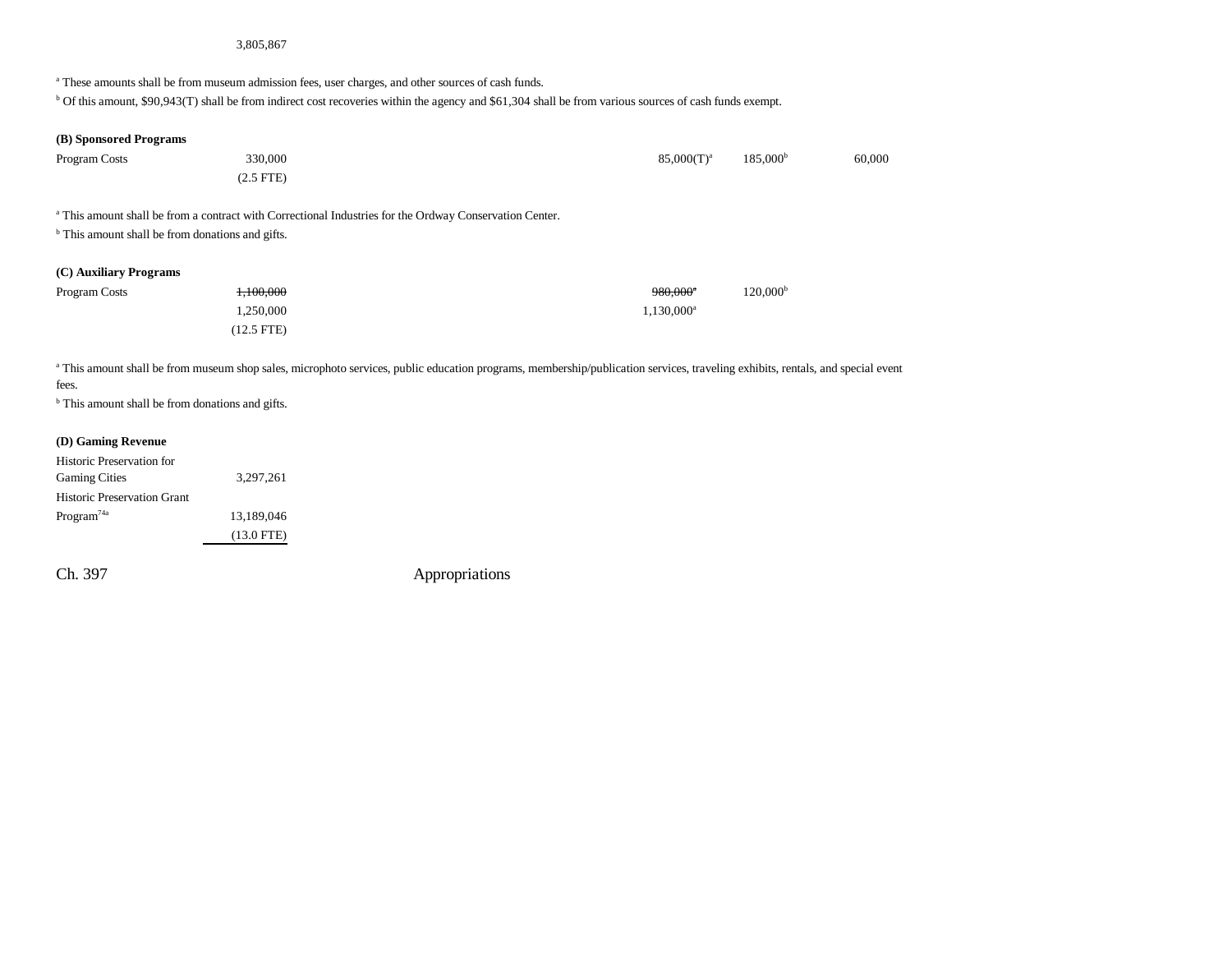|                                                                                                          |                           |              | APPROPRIATION FROM            |                                                |                             |                                              |                                                                                                                                                                              |  |
|----------------------------------------------------------------------------------------------------------|---------------------------|--------------|-------------------------------|------------------------------------------------|-----------------------------|----------------------------------------------|------------------------------------------------------------------------------------------------------------------------------------------------------------------------------|--|
|                                                                                                          | ITEM &<br><b>SUBTOTAL</b> | <b>TOTAL</b> | <b>GENERAL</b><br><b>FUND</b> | <b>GENERAL</b><br><b>FUND</b><br><b>EXEMPT</b> | <b>CASH</b><br><b>FUNDS</b> | <b>CASH</b><br><b>FUNDS</b><br><b>EXEMPT</b> | <b>FEDERAL</b><br><b>FUNDS</b>                                                                                                                                               |  |
|                                                                                                          | \$                        | \$           | \$                            | \$                                             | \$                          | \$                                           | \$                                                                                                                                                                           |  |
|                                                                                                          | 16,486,307                |              |                               |                                                |                             | $16,486,307$ <sup>a</sup>                    |                                                                                                                                                                              |  |
| <sup>a</sup> This amount shall be from exempt gaming revenues and is dedicated to historic preservation. |                           |              |                               |                                                |                             |                                              |                                                                                                                                                                              |  |
|                                                                                                          |                           | 21,632,174   |                               |                                                |                             |                                              |                                                                                                                                                                              |  |
|                                                                                                          |                           | 21,872,174   |                               |                                                |                             |                                              |                                                                                                                                                                              |  |
| (14) COLORADO ADVANCED TECHNOLOGY INSTITUTE <sup>75, 76</sup>                                            |                           |              |                               |                                                |                             |                                              |                                                                                                                                                                              |  |
| Program Costs                                                                                            |                           | 3,227,090    |                               |                                                |                             | $3,227,090(T)^a$                             |                                                                                                                                                                              |  |
|                                                                                                          |                           |              |                               |                                                |                             | $(6.8$ FTE)                                  |                                                                                                                                                                              |  |
| in the Department of Local Affairs' appropriation.                                                       |                           |              |                               |                                                |                             |                                              | a This amount represents a transfer from the Department of Local Affairs, Economic Development section. Any amounts included in state fiscal year spending are accounted for |  |

### **TOTALS PART VI**

| (HIGHER EDUCATION) <sup>5,</sup> |                            |                          |                            |                            |              |
|----------------------------------|----------------------------|--------------------------|----------------------------|----------------------------|--------------|
|                                  | <del>\$1,463,304,987</del> | <del>\$715,563,536</del> | <del>\$680,387,766</del> ª | \$50.039.724°              | \$17,313,961 |
|                                  | \$1,463,554,987            | \$715,653,536            | \$680,537,766 <sup>a</sup> | $$50.049.724$ <sup>a</sup> |              |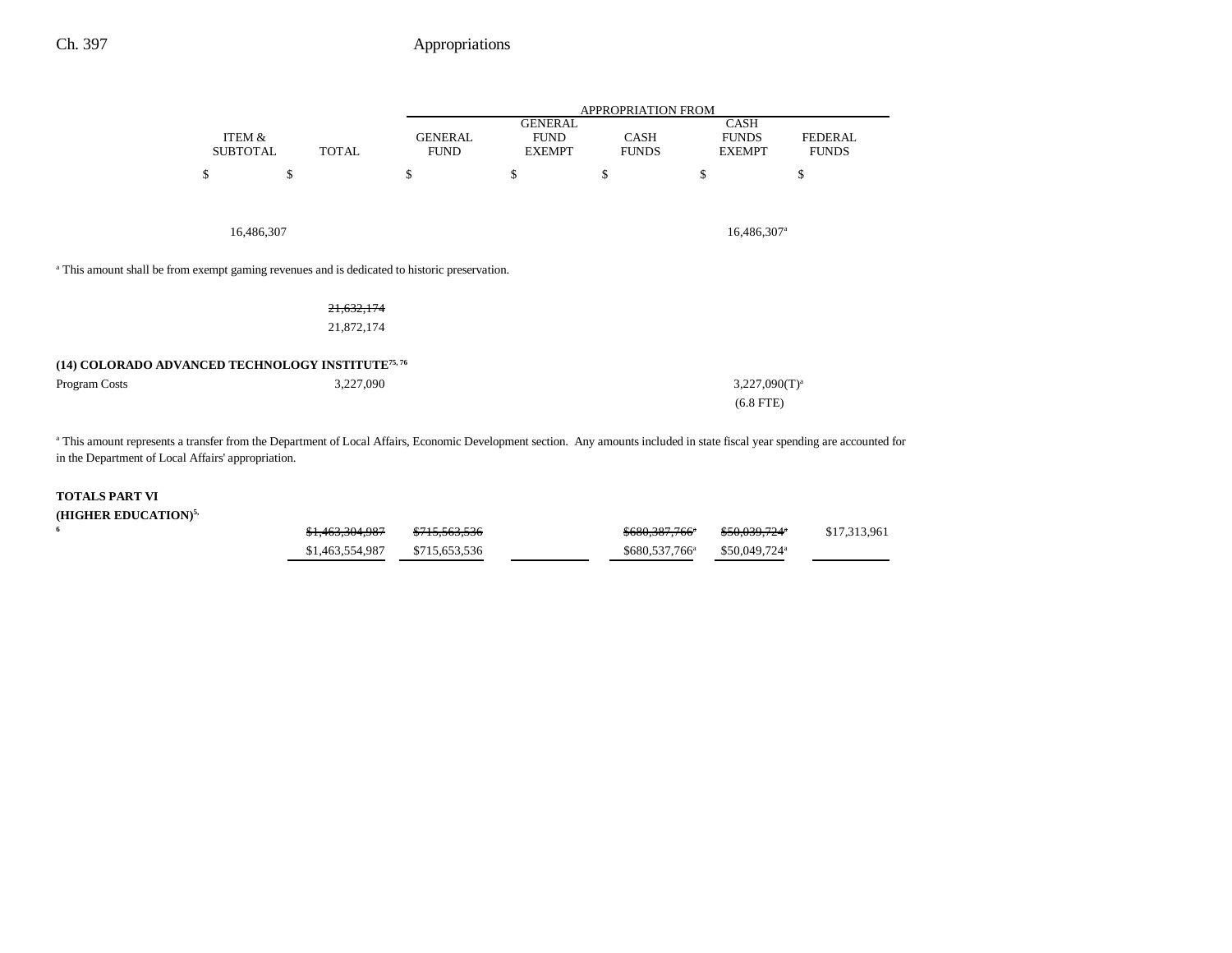<sup>a</sup> Of these amounts,  $\frac{$29,465,674}{$29,475,674}$  contains a (T) notation and \$3,193,800 contains an (L) notation.

**FOOTNOTES** -- The following statements are referenced to the numbered footnotes throughout section 2.

- 5 (Governor lined through this provision. See L. 99, p. 2245.)
- 6 All Departments, Totals -- The General Assembly requests that copies of all reports requested in other footnotes contained in this act be delivered to the Joint Budget Committee and the majority and minority leadership in each house of the General Assembly. Each principal department of the state shall produce its rules and regulations in an electronic format that is suitable for public access through electronic means. Such rules and regulations in such format shall be submitted to the Office of Legislative Legal Services for publishing on the Internet. It is the intent of the General Assembly that this be done within existing resources.
- 65 Department of Higher Education, Colorado Commission on Higher Education -- For the FY 2000-01 budget request, the Colorado Commission on Higher Education is directed to submit a unified budget request representing all functions performed by the Governing Boards. This includes the independent Colorado State University agencies and the various occupational education programs under the Colorado Community College and Occupational Education System. In recognition of the state's General Fund appropriation limitation, the Commission is directed to limit the total General Fund increase requested to no more than 6 percent.
- 66 Department of Higher Education, Colorado Commission on Higher Education -- The Colorado Commission on Higher Education is requested to report to the Joint Budget Committee by November 1, 1999, on recommendations that the state should consider in relation to adjusting Colorado's student financial aid programs in light of the new federal income tax credits.
- 67 Department of Higher Education, Colorado Commission on Higher Education, Administration -- The Colorado Commission on Higher Education is requested to submit a report to the Joint Budget Committee by no later than November 1, 1999, on the feasibility of a guaranteed tuition plan. The report should examine the advantages and disadvantages of such a plan, including the potential TABOR impacts, and should include recommendations on which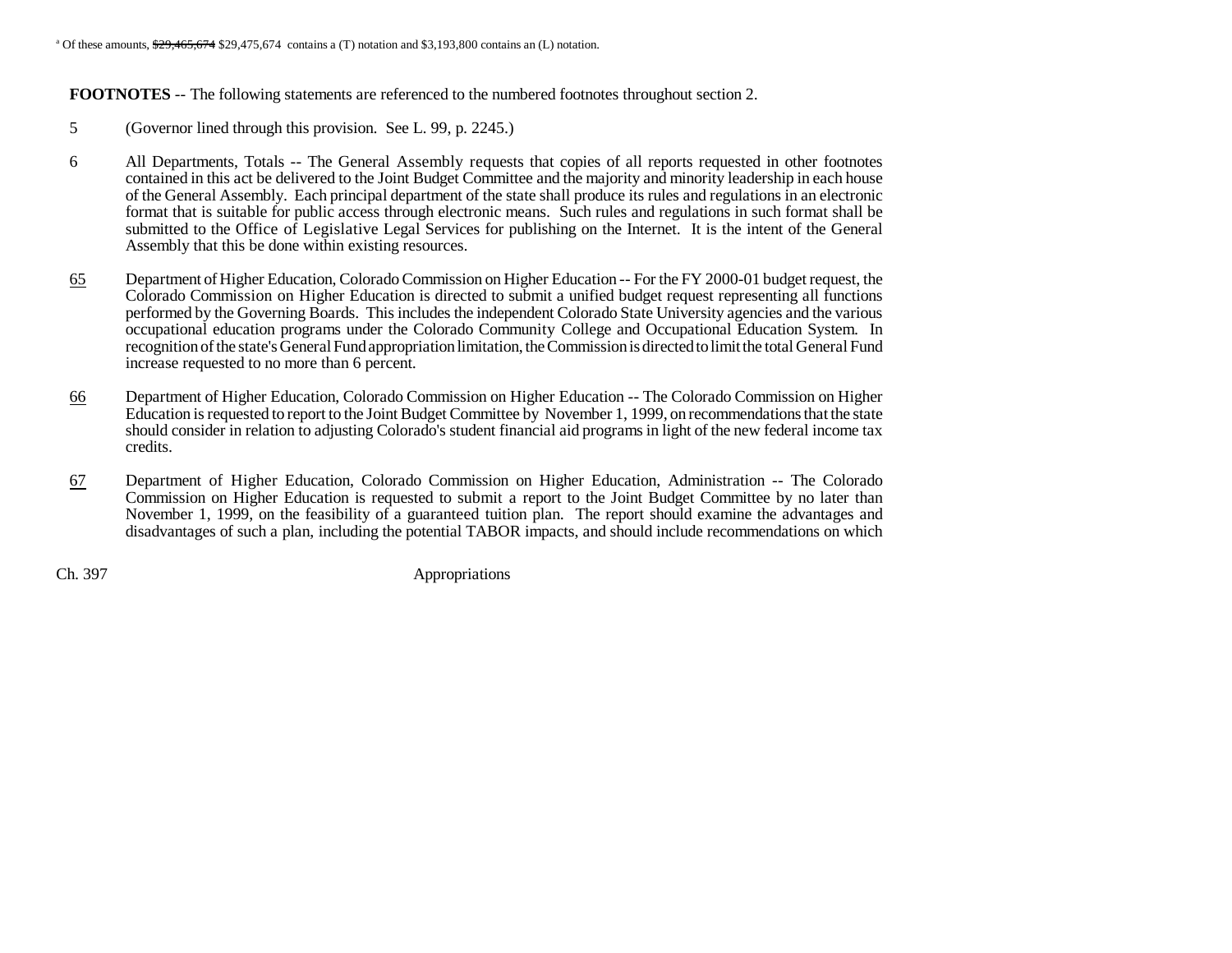|                 |              | APPROPRIATION FROM |               |              |               |              |  |
|-----------------|--------------|--------------------|---------------|--------------|---------------|--------------|--|
|                 |              |                    | GENERAL       |              | <b>CASH</b>   |              |  |
| ITEM &          |              | <b>GENERAL</b>     | <b>FUND</b>   | CASH         | <b>FUNDS</b>  | FEDERAL      |  |
| <b>SUBTOTAL</b> | <b>TOTAL</b> | <b>FUND</b>        | <b>EXEMPT</b> | <b>FUNDS</b> | <b>EXEMPT</b> | <b>FUNDS</b> |  |
|                 |              |                    |               |              |               |              |  |

institutions would be most likely to succeed with such a program.

- 68 Department of Higher Education, Colorado Commission on Higher Education, Special Purpose, Enrollment/Cash Fund Contingency -- The Colorado Commission on Higher Education may transfer spending authority from this line item to the Governing Boards in the event that tuition or other cash fund revenues increase beyond appropriated levels. The spending authority for this line item shall be in addition to the funds appropriated directly to the Governing Boards. The Colorado Commission on Higher Education shall not authorize transfers for spending authority from this line item to support tuition or fee increases.
- 69 Department of Higher Education, Colorado Commission on Higher Education, Financial Aid, Work Study -- It is the intent of the General Assembly to allow the Colorado Commission on Higher Education to roll forward 2 percent of the Work Study appropriation to the next fiscal year.
- 70 Department of Higher Education, Trustees of the State Colleges in Colorado; State Board of Agriculture; Regents of the University of Colorado; Trustees of the Colorado School of Mines; University of Northern Colorado; State Board for Community Colleges and Occupational Education State System Community Colleges -- It is the intent of the General Assembly that the average resident and nonresident tuition rates by Governing Board be raised up to 2.4 percent. These rates are used in order to increase spending authority for program enhancements and this is not an attempt by the General Assembly to set tuition policy. Each Governing Board will give consideration to establishing equity of tuition increases among the campuses under the Governing Board's jurisdiction. In addition to the tuition increases outlined above, the General Assembly has approved an additional \$142,034 in tuition spending authority for the following programs at the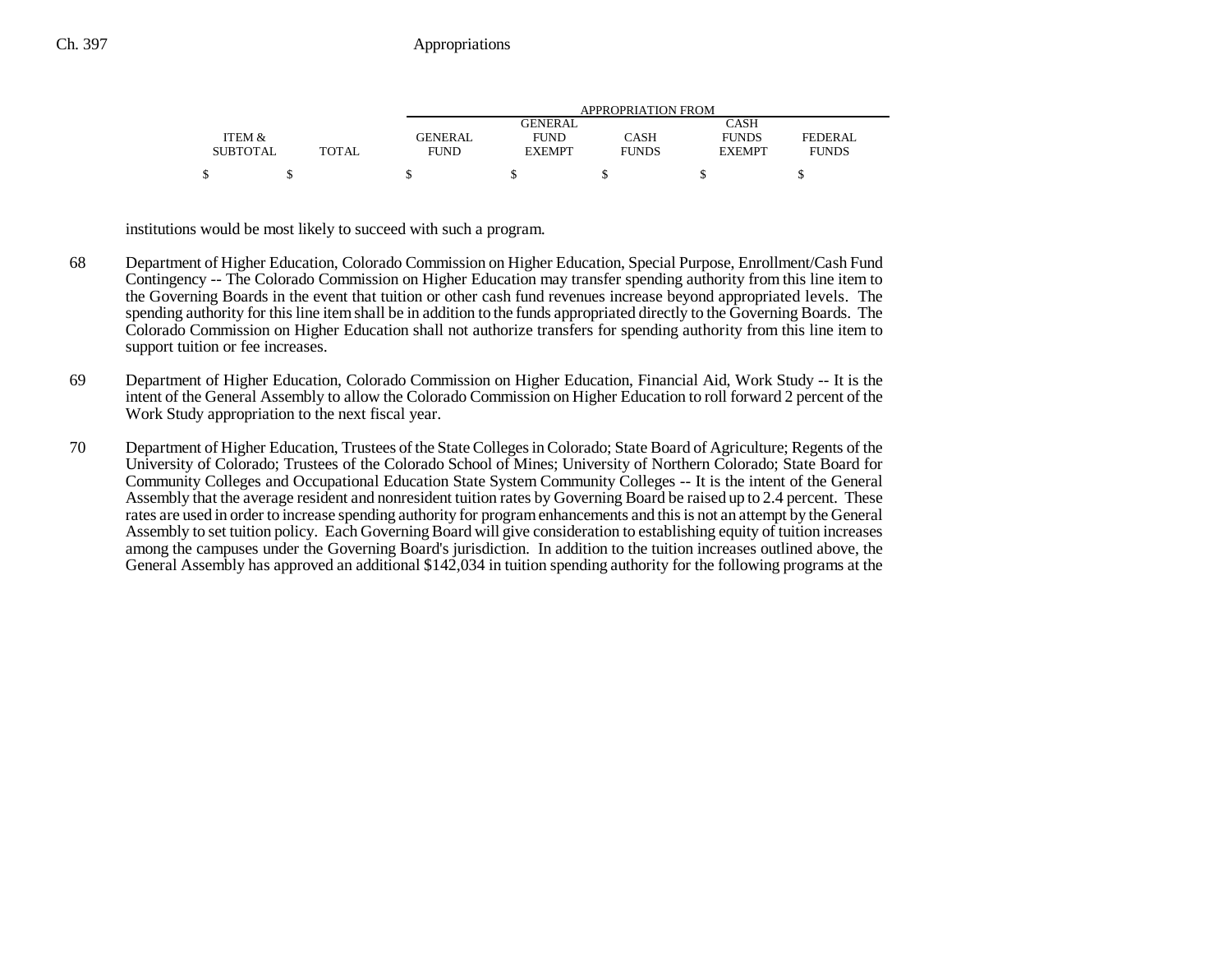University of Colorado Health Sciences Center: Masters in Public Health; Masters in Biophysics and Genetics, and the Child Health/Physician Assistant undergraduate and graduate programs. The University of Colorado is allowed to increase the tuition in these programs in amounts not to exceed the additional spending authority specified above. Also, the General Assembly authorizes the Law School at the University of Colorado at Boulder to increase their resident tuition by 7.6 percent and their nonresident tuition by 2.1 percent above the standard increases.

- 71 Department of Higher Education, Trustees of the State Colleges in Colorado; State Board of Agriculture; Regents of the University of Colorado; Trustees of the Colorado School of Mines; University of Northern Colorado; State Board for Community Colleges and Occupational Education State System Community Colleges; Auraria Higher Education Center -- Notwithstanding the limitations set forth in subsection (3) of section 1 of this act, the FTE reflected in these line items are shown for informational purposes and are not intended to be a limitation on the budgetary flexibility allowed by Section 23-1-104 (1)(a)(I), C.R.S.
- 72 Department of Higher Education, Regents of the University of Colorado, Health Sciences Center, Advisory Commission on Family Medicine, Residency Training Programs -- It is the intent of the General Assembly that \$228,379 of the residency training program appropriation, which can no longer be used for the HealthOne family medicine residency due to its loss of accreditation by the American Osteopathic Association, be instead redistributed to the other nine family medicine residencies.
- 73 Department of Higher Education, State Board for Community Colleges and Occupational Education State System Community Colleges -- The State Board for Community Colleges and Occupational Education State System is requested to report to the Joint Budget Committee by November 1, 1999, on efforts to bring the General Fund support per resident student at Northwestern Community College more in line with the rest of the community college system.
- 74 Department of Higher Education, Division of Occupational Education, Colorado First Customized Job Training; and Existing Industry Training; and Department of Local Affairs, Economic Development, Programs Administered by Other Departments, Department of Higher Education, Division of Occupational Education, Colorado First Customized Job Training; and Existing Industry Training -- These programs are requested to submit to the Joint Budget Committee by November 1, 1999, a detailed plan for accountability, including review criteria for selection of companies to participate, the number of new jobs created by the programs, the number of unemployed and underemployed individuals who were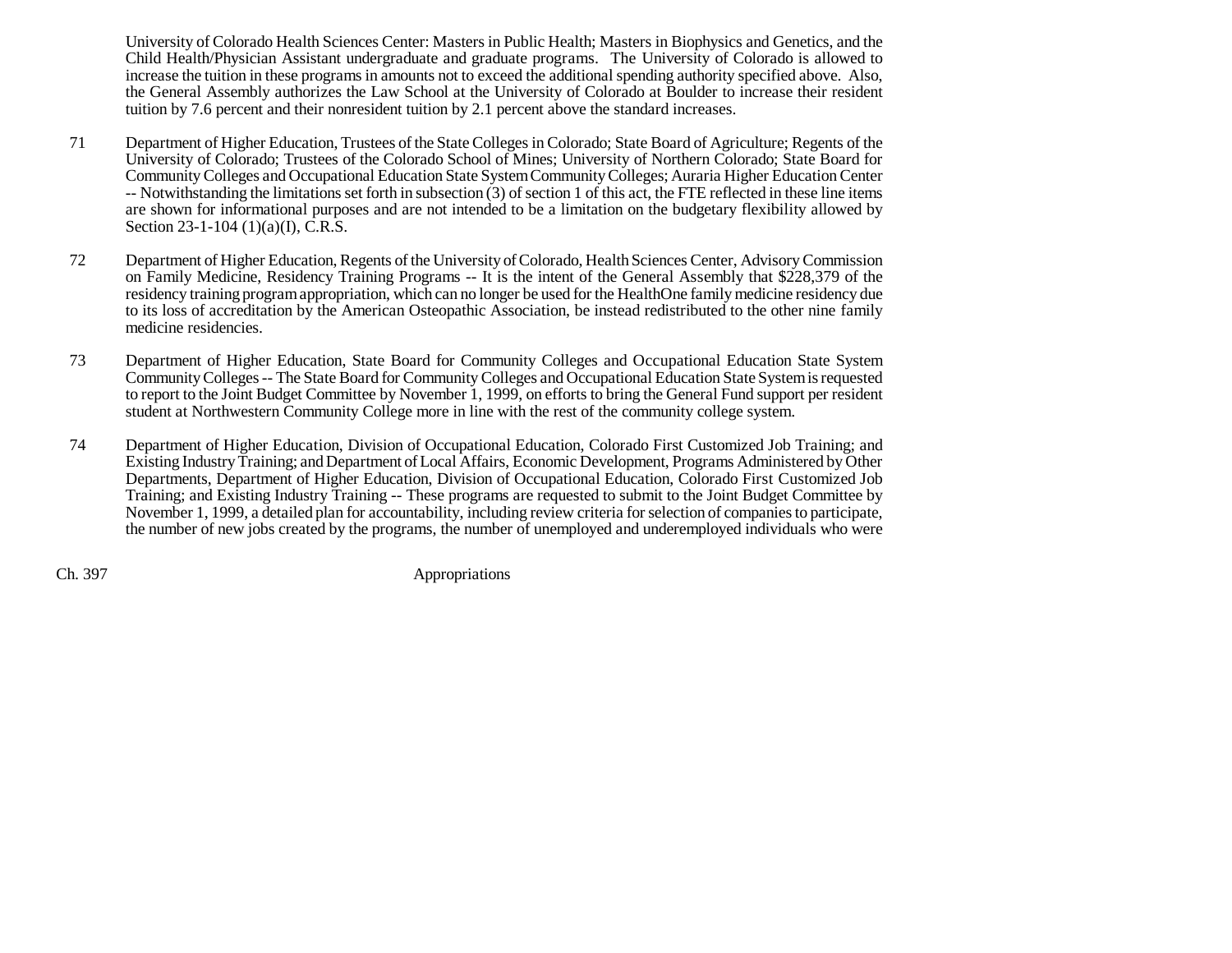|                 |              | APPROPRIATION FROM |               |              |               |              |
|-----------------|--------------|--------------------|---------------|--------------|---------------|--------------|
|                 |              |                    | GENERAL       |              | CASH          |              |
| ITEM &          |              | <b>GENERAL</b>     | <b>FUND</b>   | CASH         | <b>FUNDS</b>  | FEDERAL      |
| <b>SUBTOTAL</b> | <b>TOTAL</b> | FUND               | <b>EXEMPT</b> | <b>FUNDS</b> | <b>EXEMPT</b> | <b>FUNDS</b> |
|                 |              |                    |               |              |               |              |

trained and employed by these programs, the amount of new personal income and state personal and corporate income tax generated by these programs, the time period for repayment of state investment in these programs, and the number of persons taken off state support programs and the money saved thereby. Up to ten percent of the Customized Job Training appropriation may be used to supplement the Existing Industry Training appropriation.

- 74a Department of Higher Education, State Historical Society, Gaming Revenue, Program Administration -- Pursuant to Section 12-47.1-1201 (3), C.R.S., the General Assembly finds that this appropriation represents reasonable costs for the State Historical Society to use in the selection, monitoring, and administration of grants for historic preservation purposes. It is further the intent of the General Assembly that the entire historic preservation grant process, from initial application to final contract award, be made more user friendly and that the State Historical Society report to the Joint Budget Committee by November 1, 1999, on efforts to streamline this process.
- 75 Department of Higher Education, Colorado Advanced Technology Institute; and Department of Local Affairs, Economic Development, Programs Administered by Other Departments, Department of Higher Education, Colorado Advanced Technology Institute, Program Costs -- The Institute is requested to have an overall cash funds matching ratio of at least 1.2 private funds to 1.0 state funds, and a federal funds matching ratio of at least 3.0 federal funds to 1.0 state funds. The Institute is also requested to submit a report to the Joint Budget Committee by November 1, 1999, detailing the Institute's accomplishments and efforts that have not worked. This report should include a review of the Institute's participation in any organizations authorized under Section 23-5-121, C.R.S., the financial statements from these organizations, and an explanation of the disposition of revenues earned by these organizations.